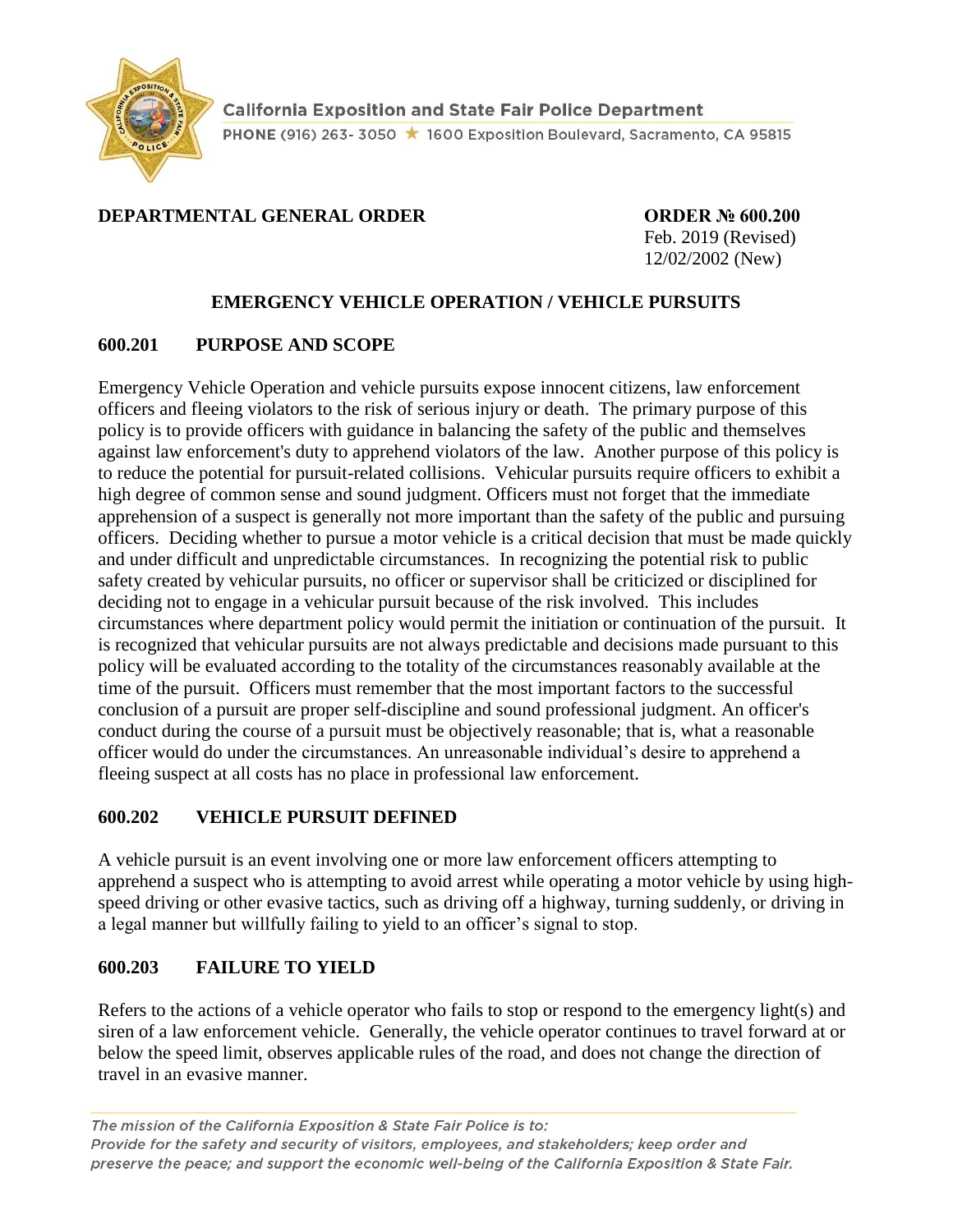#### **600.204 OFFICER RESPONSIBILITIES**

It shall be the policy of this department that a vehicle pursuit shall be conducted only with red light and siren, as required by Vehicle Code § 21055, for exemption from compliance with the rules of the road. The following policy is established to provide officers with guidelines for driving with due regard and caution for the safety of all persons using the highway as required by Vehicle Code § 21056.

(a) When responding with emergency red lights and siren to an emergency, or engaged in a vehicle pursuit, officers *shall not* pass to the right of any vehicle failing to yield, unless no other course is reasonably available, and then only when you are reasonably sure that the vehicle you intend passing will not yeild to the right as you pass. Officers shall monetarily deactivate their emergency equipment and pass the vehicle safely.

### **600.205 WHEN TO INITIATE A PURSUIT**

Officers are authorized to initiate a pursuit when it is reasonable to believe that a suspect is attempting to evade arrest or detention by fleeing in a vehicle. The following factors individually and collectively shall be considered in deciding whether to initiate a pursuit:

- (a) Seriousness of the known or reasonably suspected crime and its relationship to community safety.
- (b) The importance of protecting the public and balancing the known or reasonably suspected offense and the apparent need for immediate capture against the risks to officers, innocent motorists and others.
- (c) Apparent nature of the fleeing suspects (e.g., whether the suspects represent a serious threat to public safety).
- (d) The identity of the suspects has been verified and there is comparatively minimal risk in allowing the suspects to be apprehended at a later time.
- (e) Safety of the public in the area of the pursuit, including the type of area, time of day, the amount of vehicular and pedestrian traffic and the speed of the pursuit relative to these factors.
- (f) Pursuing officers' familiarity with the area of the pursuit, the quality of radio communications between the pursuing units and the dispatcher/supervisor and the driving capabilities of the pursuing officers under the conditions of the pursuit.
- (g) Weather, traffic, and road conditions that substantially increase the danger of the pursuit beyond the worth of apprehending the suspect.
- (h) Performance capabilities of the vehicles used in the pursuit in relation to the speeds and other conditions of the pursuit.
- (i) Vehicle speeds.
- (j) Other persons in or on the pursued vehicle (e.g., passengers, co-offenders and hostages).
- (k) Availability of other resources such as helicopter assistance.
- (l) The police unit is carrying passengers other than police officers. Pursuits should not be undertaken with a prisoner in the police vehicle.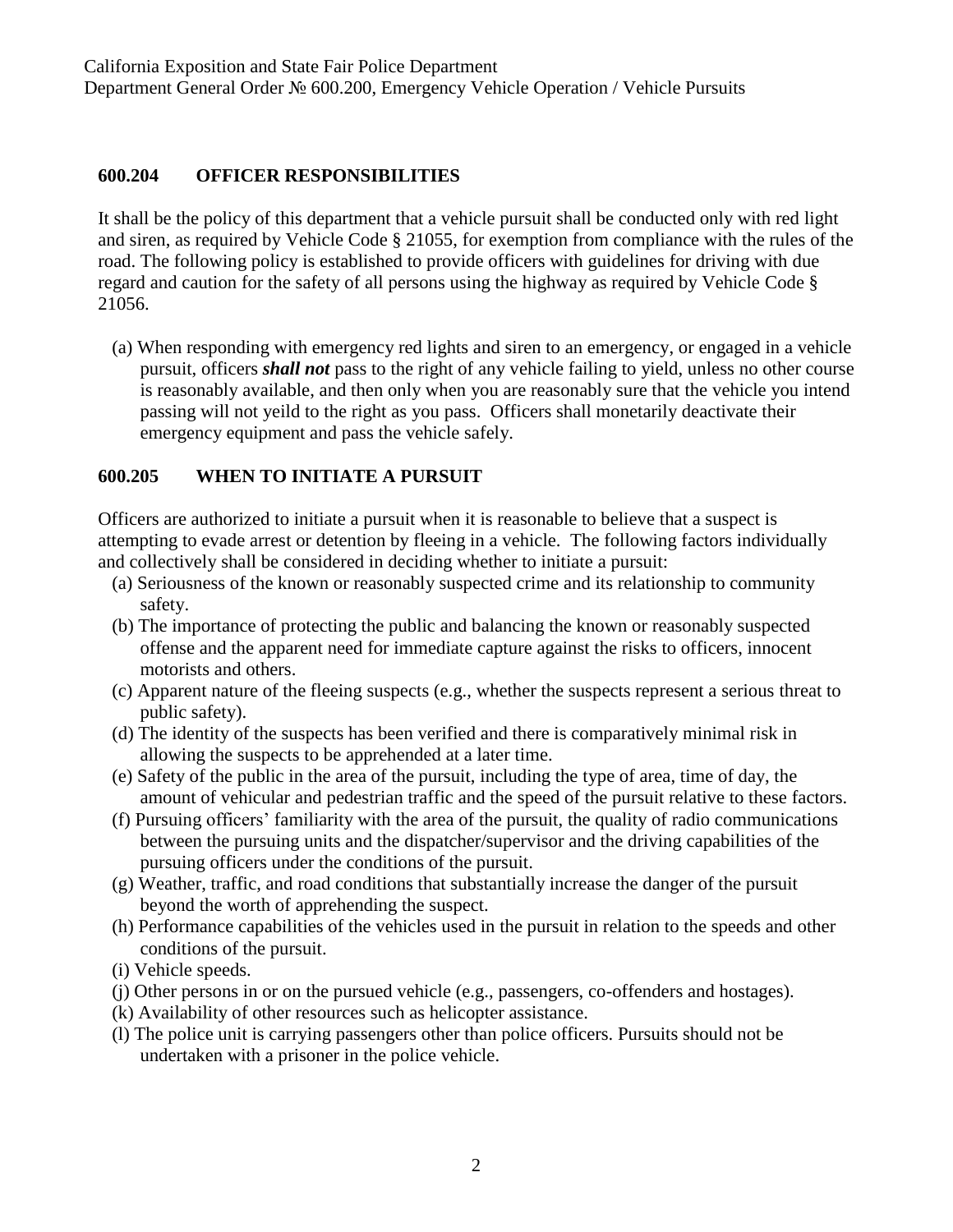#### **600.206 WHEN TO TERMINATE A PURSUIT**

Pursuits should be discontinued whenever the totality of objective circumstances known, or which reasonably ought to be known to the officer or supervisor during the pursuit, indicate that the present risks of continuing the pursuit reasonably appear to outweigh the risks resulting from the suspect's escape. The factors listed in "When to Initiate a Pursuit" of this policy are expressly included herein and will apply equally to the decision to discontinue as well as the decision to initiate a pursuit. Officers and supervisors must objectively and continuously weigh the seriousness of the offense against the potential danger to innocent motorists and themselves when electing to continue a pursuit. In the context of this policy, the term "terminate" shall be construed to mean discontinue or to stop chasing the fleeing vehicle. In addition to the factors listed in when to initiate a Pursuit of this policy, the following factors should also be considered in deciding whether to terminate a pursuit:

- (a) Distance between the pursuing officers and the fleeing vehicle is so great that further pursuit would be futile or require the pursuit to continue for an unreasonable time and/or distance.
- (b) Pursued vehicle's location is no longer definitely known.
- (c) Officer's pursuit vehicle sustains any type of damage that renders it unsafe to drive.
- *(d) Extended pursuits of violators for misdemeanors or felonies not involving violence or risk of serious harm (independent of the pursuit) are discouraged.*
- (e) There are hazards to uninvolved bystanders or motorists.
- (f) If the identity of the offender is known and it does not reasonably appear that the need for immediate capture outweighs the risks associated with continuing the pursuit, officers should strongly consider discontinuing the pursuit and apprehending the offender at a later time.
- (g) Pursuit is terminated by a supervisor.

#### **600.207 SPEED LIMITS**

The speed of a pursuit is a factor that should be evaluated on a continuing basis by the officer and supervisor. Evaluation of vehicle speeds shall take into consideration public safety, officer safety and the safety of the occupants of the fleeing vehicle. Should high vehicle speeds be reached during a pursuit, officers and supervisors shall also consider these factors when determining the reasonableness of the speed of the pursuit:

- (a) Pursuit speeds have become unreasonably unsafe for the surrounding conditions.
- (b) Pursuit speeds have exceeded the driving ability of the officer.
- (c) Pursuit speeds are beyond the capabilities of the pursuit vehicle thus making its operation unsafe.

### **600.208 PURSUIT UNITS**

Pursuit units should be limited to three vehicles (two units and a supervisor); however, the number of units involved will vary with the circumstances. An officer or supervisor may request additional units to join a pursuit if, after assessing the factors outlined above, it appears that the number of officers involved would be insufficient to safely arrest the suspects. All other officers should stay out of the pursuit, but should remain alert to its progress and location. Any officer who drops out of a pursuit may then, if necessary, proceed to the termination point at legal speeds, following the appropriate rules of the road.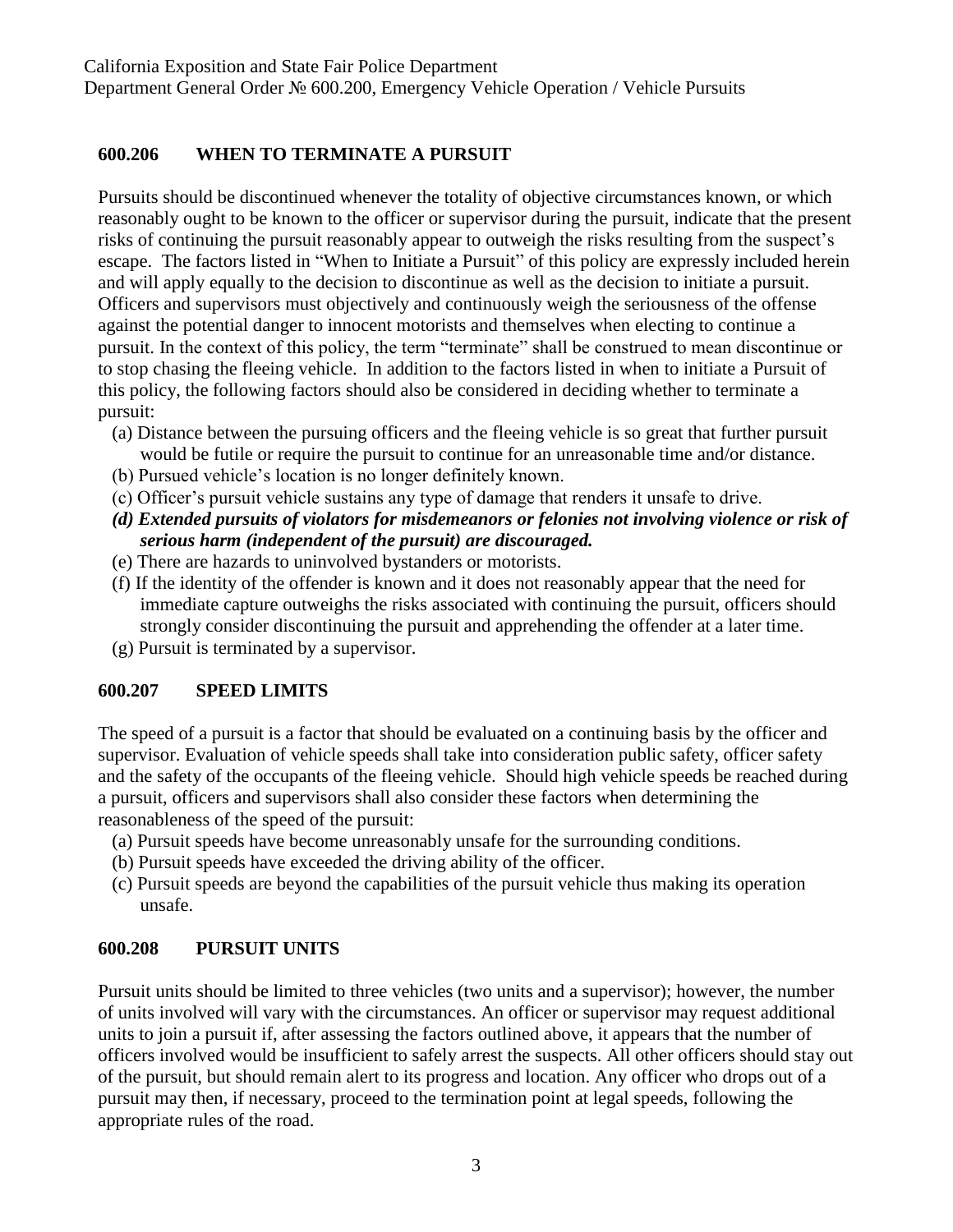## **600.209 MOTORCYCLE OFFICERS**

A distinctively marked patrol vehicle equipped with emergency overhead lighting should replace a police motorcycle as primary and/or secondary pursuit unit as soon as practical.

## **600.210 PRIMARY UNIT RESPONSIBILITIES**

The initial pursuing unit will be designated as the primary pursuit unit and will be responsible for the conduct of the pursuit unless it is unable to remain reasonably close enough to the violator's vehicle. The primary responsibility of the officer initiating the pursuit is the apprehension of the suspects without unreasonable danger to him/herself or other persons. Notify the Dispatch Center that a vehicle pursuit has been initiated and as soon as practicable provide information including, but not limited to:

- (a) Reason for the pursuit.
- (b) Location and direction of travel.
- (c) Speed of the fleeing vehicle.
- (d) Description of the fleeing vehicle and license number, if known.
- (e) Number of known occupants.
- (f) The identity or description of the known occupants.
- (g) Information concerning the use of firearms, threat of force, injuries, hostages or other unusual hazards.

Unless relieved by a supervisor or secondary unit, the officer in the primary unit shall be responsible for the broadcasting of the progress of the pursuit. Unless practical circumstances indicate otherwise, and in order to concentrate on pursuit driving, the primary officer should relinquish the responsibility of broadcasting the progress of the pursuit to a secondary unit or aircraft joining the pursuit.

### **600.211 SECONDARY UNIT(S) RESPONSIBILITIES**

The second officer in the pursuit is responsible for the following:

- (a) The officer in the secondary unit should immediately notify the dispatcher of entry into the pursuit.
- (b) Remain a safe distance behind the primary unit unless directed to assume the role of primary officer, or if the primary unit is unable to continue the pursuit.
- (c) The secondary officer should be responsible for broadcasting the progress of the pursuit unless the situation indicates otherwise.

# **600.212 PURSUIT DRIVING TACTICS**

The decision to use specific driving tactics requires the same assessment of considerations outlined in the factors to be considered concerning pursuit initiation and termination. The following are tactics for units involved in the pursuit:

- (a) Officers, considering their driving skills and vehicle performance capabilities, will space themselves from other involved vehicles such that they are able to see and avoid hazards or react safely to maneuvers by the fleeing vehicle.
- (b) Because intersections can present increased risks, the following tactics should be considered: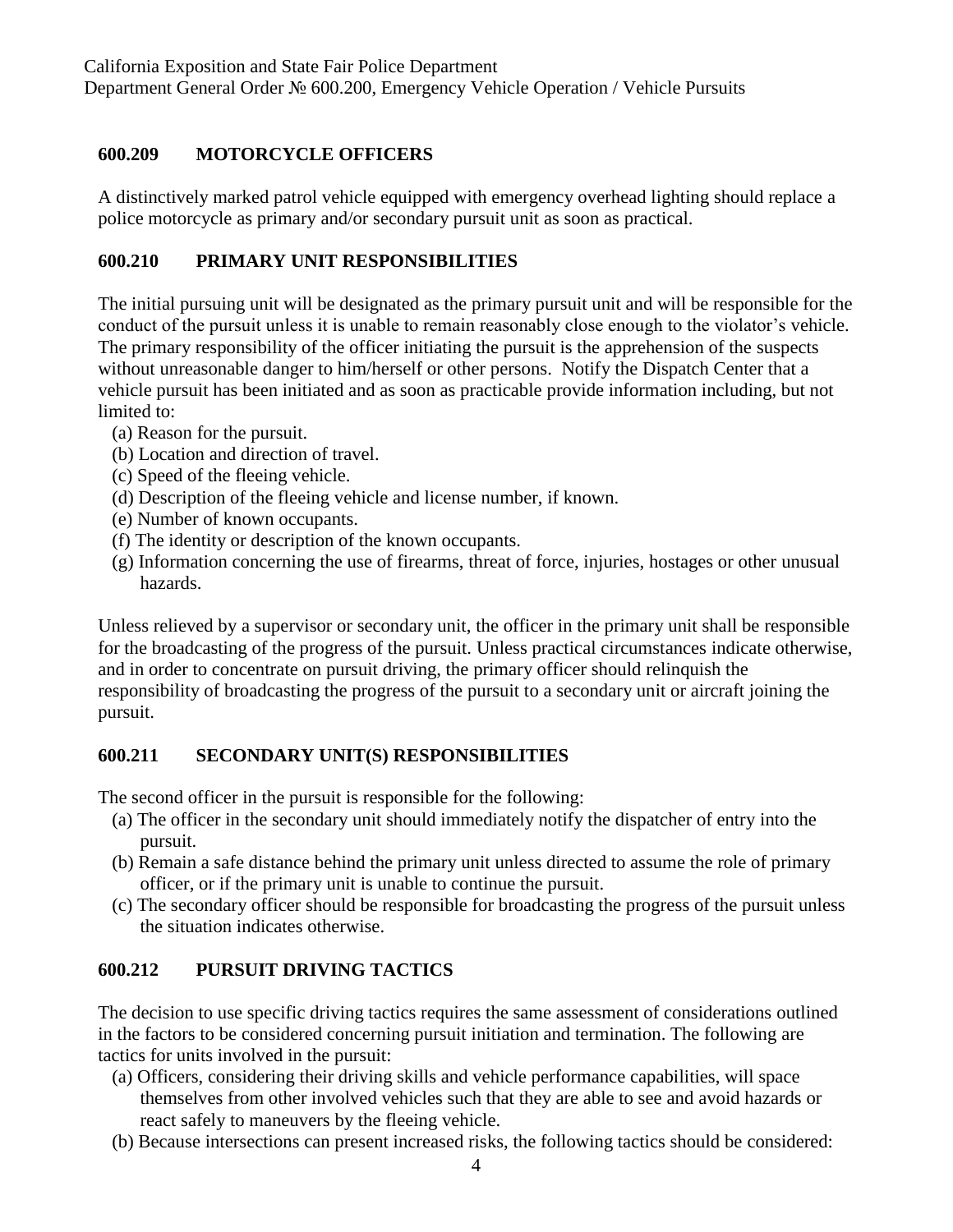Department General Order № 600.200, Emergency Vehicle Operation / Vehicle Pursuits

1. Available units not directly involved in the pursuit may proceed safely to controlled intersections ahead of the pursuit in an effort to warn cross traffic.

2. Pursuing units should exercise due caution when proceeding through controlled intersections.

(c) As a general rule, officers should not pursue a vehicle driving left of center (wrong way) on a freeway. In the event that the pursued vehicle does so, the following tactics should be considered:

1. Maintaining visual contact with the pursued vehicle by paralleling it on the correct side of the roadway.

- 2. Requesting other units to observe exits available to the suspects.
- (d) Notifying the California Highway Patrol (CHP) and/or other jurisdictional agency if it appears that the pursuit may enter their jurisdiction.
- (e) Officers involved in a pursuit should not attempt to pass other units unless the situation indicates otherwise or they are requested to do so by the primary unit.

### **600.213 TACTICS/PROCEDURES FOR UNITS NOT INVOLVED IN THE PURSUIT**

There should be no paralleling of the pursuit route. Officers are authorized to use emergency equipment at intersections along the pursuit path to clear intersections of vehicular and pedestrian traffic to protect the public. Officers should remain in their assigned area and should not become involved with the pursuit unless directed otherwise by a supervisor. Non-pursuing personnel needed at the termination of the pursuit should respond in a non-emergency manner, observing the rules of the road. The primary and secondary units should be the only units operating under emergency conditions (red light and siren) unless other units are assigned to the pursuit.

#### **600.214 PURSUIT TRAILING**

In the event the initiating unit from this agency either relinquishes control of the pursuit to another unit or jurisdiction, that initiating unit may trail the pursuit to the termination point in order to provide necessary information and assistance for the arrest of the suspects. The term "trail" means to follow the path of the pursuit at a safe speed while obeying all traffic laws and without activating emergency equipment. If the pursuit is at a slow rate of speed, the trailing unit will maintain sufficient distance from the pursuit units so as to clearly indicate an absence of participation in the pursuit.

### **600.215 SUPERVISORY CONTROL AND RESPONSIBILITY**

It is the policy of this department that available supervisory and management control will be exercised over all vehicle pursuits involving officers from this department. The available field supervisor of the officer initiating the pursuit, or if unavailable, the Officer-in-Charge will be responsible for the following:

- (a) Upon becoming aware of a pursuit, immediately ascertaining all reasonably available information to continuously assess the situation and risk factors associated with the pursuit in order to ensure that the pursuit is conducted within established department guidelines.
- (b) Engaging in the pursuit, when appropriate, to provide on-scene supervision.
- (c) Exercising management and control of the pursuit even if not engaged in it.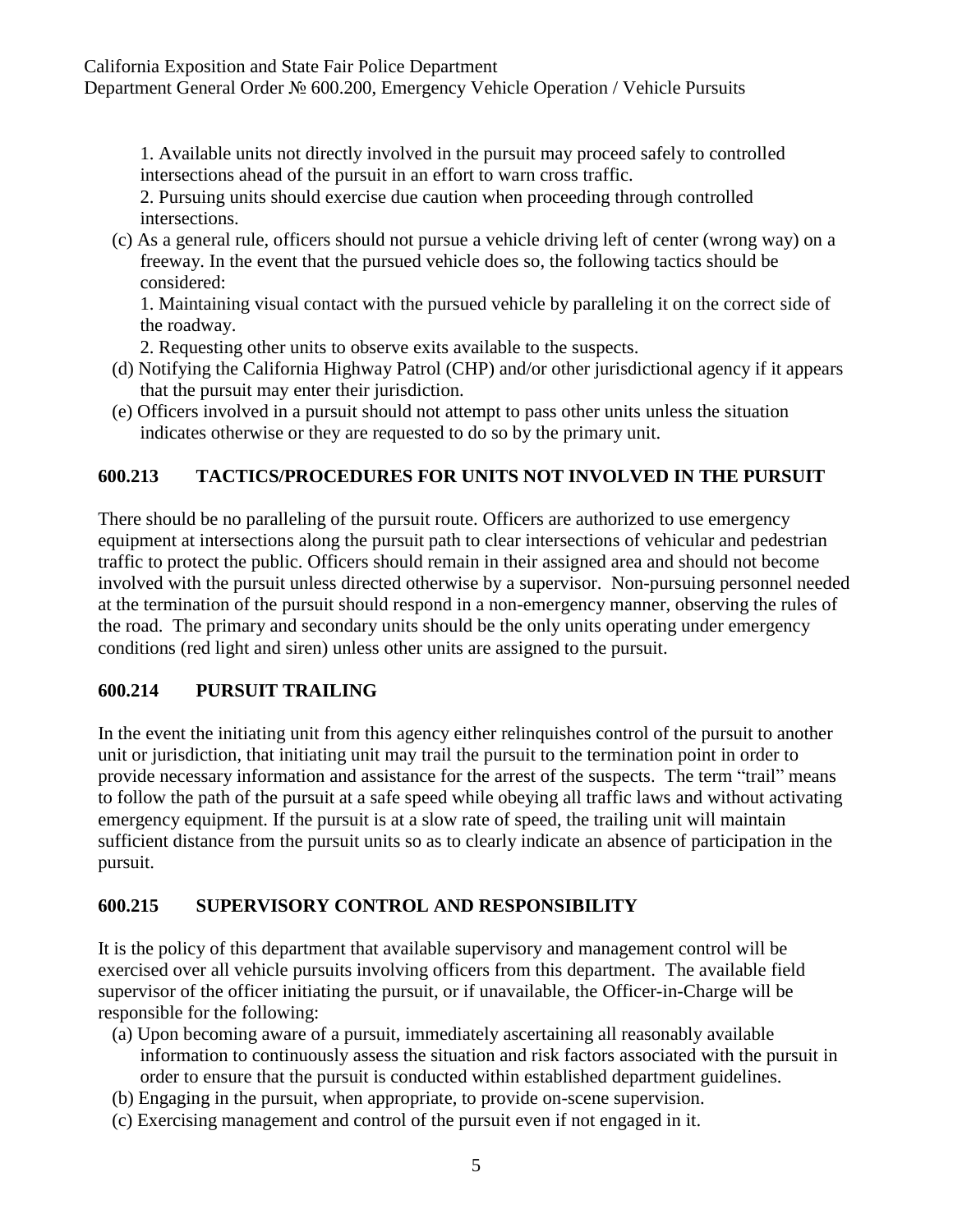California Exposition and State Fair Police Department Department General Order № 600.200, Emergency Vehicle Operation / Vehicle Pursuits

- (d) Ensuring that no more than the number of required police units needed are involved in the pursuit under the guidelines set forth in this policy.
- (e) Directing that the pursuit be terminated if, in his/her judgment, it is unjustified to continue the pursuit under the guidelines of this policy.
- (f) Ensuring that aircraft are requested, if available.
- (g) Ensuring that the proper radio channel is being used.
- (h) Ensuring the notification and/or coordination of outside agencies if the pursuit either leaves or is likely to leave the jurisdiction of this agency.
- (i) Controlling and managing California Exposition and State Fair Police units when a pursuit enters another jurisdiction.
- (j) Preparing post-pursuit critique and analysis of the pursuit for training purposes.

#### **600.216 COMMUNICATIONS**

If the pursuit is confined within the state fairgrounds property, radio communications will be conducted on the primary channel unless instructed otherwise by a supervisor or communications dispatcher. If the pursuit leaves the state fairgrounds property, or such is imminent, involved units should, whenever available, switch radio communications to an emergency channel most accessible by participating agencies and units.

### **600.217 COMMUNICATION CENTER RESPONSIBILITIES**

Upon notification that a pursuit has been initiated, the Dispatch Center will:

- (a) Coordinate pursuit communications of the involved units and personnel.
- (b) Notify and coordinate with other involved or affected agencies as practicable.
- (c) Ensure that an available supervisor or manager is notified of the pursuit.
- (d) Assign an incident number and log all pursuit activities.
- (e) Broadcast pursuit updates as well as other pertinent information as necessary.

### **600.218 LOSS OF PURSUED VEHICLE**

When the pursued vehicle is lost, the primary unit should broadcast pertinent information to assist other units in locating suspects. The primary unit will be responsible for coordinating any further search for either the pursued vehicle or suspects fleeing on foot.

### **600.219 INTER-JURISDICTIONAL CONSIDERATIONS**

When a pursuit enters another agency's jurisdiction, the primary officer or supervisor, taking into consideration distance traveled; unfamiliarity with the area and other pertinent facts, should determine whether to request the other agency to assume the pursuit. *Unless entry into another jurisdiction is expected to be brief, it is generally recommended that the primary officer or supervisor ensure that notification is provided to each outside jurisdiction into which the pursuit is reasonably expected to enter, regardless of whether such jurisdiction is expected to assist*.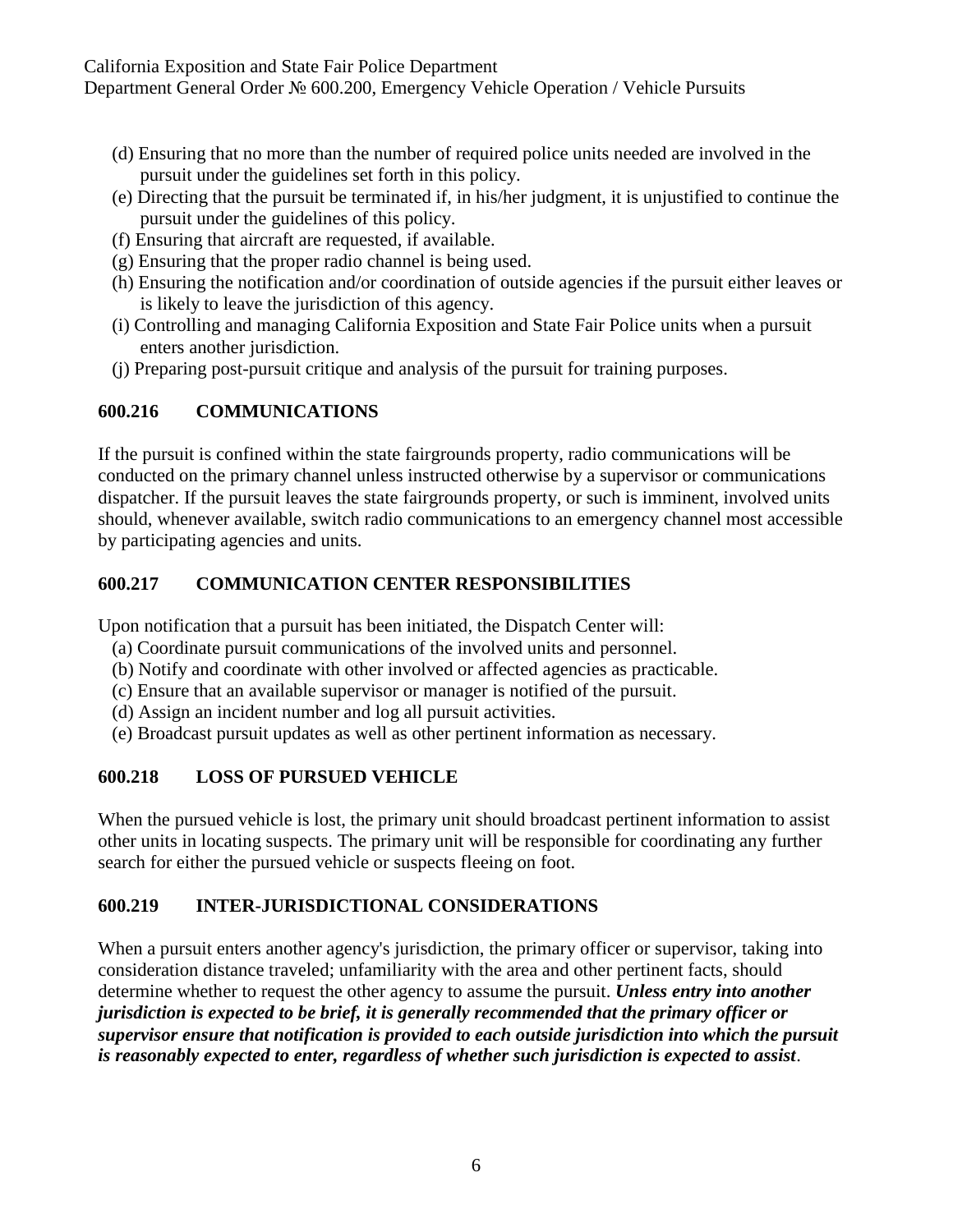## **600.220 ASSUMPTION OF PURSUIT BY ANOTHER AGENCY**

Units originally involved will discontinue the pursuit when advised that another agency has assumed the pursuit and assistance of the California Exposition and State Fair Police is no longer needed. Upon discontinuing the pursuit, the primary unit may proceed upon request, with or at the direction of an available supervisor, to the termination point to assist in the investigation. The role and responsibilities of officers at the termination of a pursuit initiated by this department shall be coordinated with appropriate consideration of the units from the agency assuming the pursuit.

Notification of a pursuit in progress should not be construed as a request to join the pursuit. Requests to or from another agency to assume a pursuit should be specific. Because of communication limitations between local agencies and CHP units, a request for CHP assistance will mean that they will assume responsibilities for the pursuit. For the same reasons, when a pursuit leaves the freeway and a request for assistance is made to this department, the CHP should relinquish control.

### **600.221 PURSUITS EXTENDING INTO THIS JURISDICTION**

The agency that initiates a pursuit shall be responsible for conducting the pursuit. Units from this department should not join a pursuit unless specifically requested to do so by the agency whose officers are in pursuit. The exception to this is when a single unit from the initiating agency is in pursuit. Under this circumstance, a unit from this department may join the pursuit until sufficient units from the initiating agency join the pursuit. When a request is made for this department to assist or take over a pursuit from another agency onto state fairgrounds property, the officer should consider these additional following factors:

- (a) Ability to maintain the pursuit.
- (b) Circumstances serious enough to continue the pursuit.
- (c) Adequate staffing to continue the pursuit.
- (d) The public's safety within this jurisdiction.
- (e) Safety of the pursuing officers.

As soon as practicable, an available supervisor or the Officer-in-Charge should review a request for assistance from another agency. The available supervisor or the Officer-in-Charge, after consideration of the above factors, may decline to assist in, or assume the other agency's pursuit. Assistance to a pursuing allied agency by officers of this department will terminate at the state fairgrounds property provided that the pursuing officers have sufficient assistance from other sources. Ongoing participation from this department may continue only until sufficient assistance is present. In the event that a pursuit from another agency terminates within the state fairgrounds property, officers shall provide appropriate assistance to officers from the allied agency including, but not limited to, scene control, coordination and completion of supplemental reports and any other assistance requested or needed.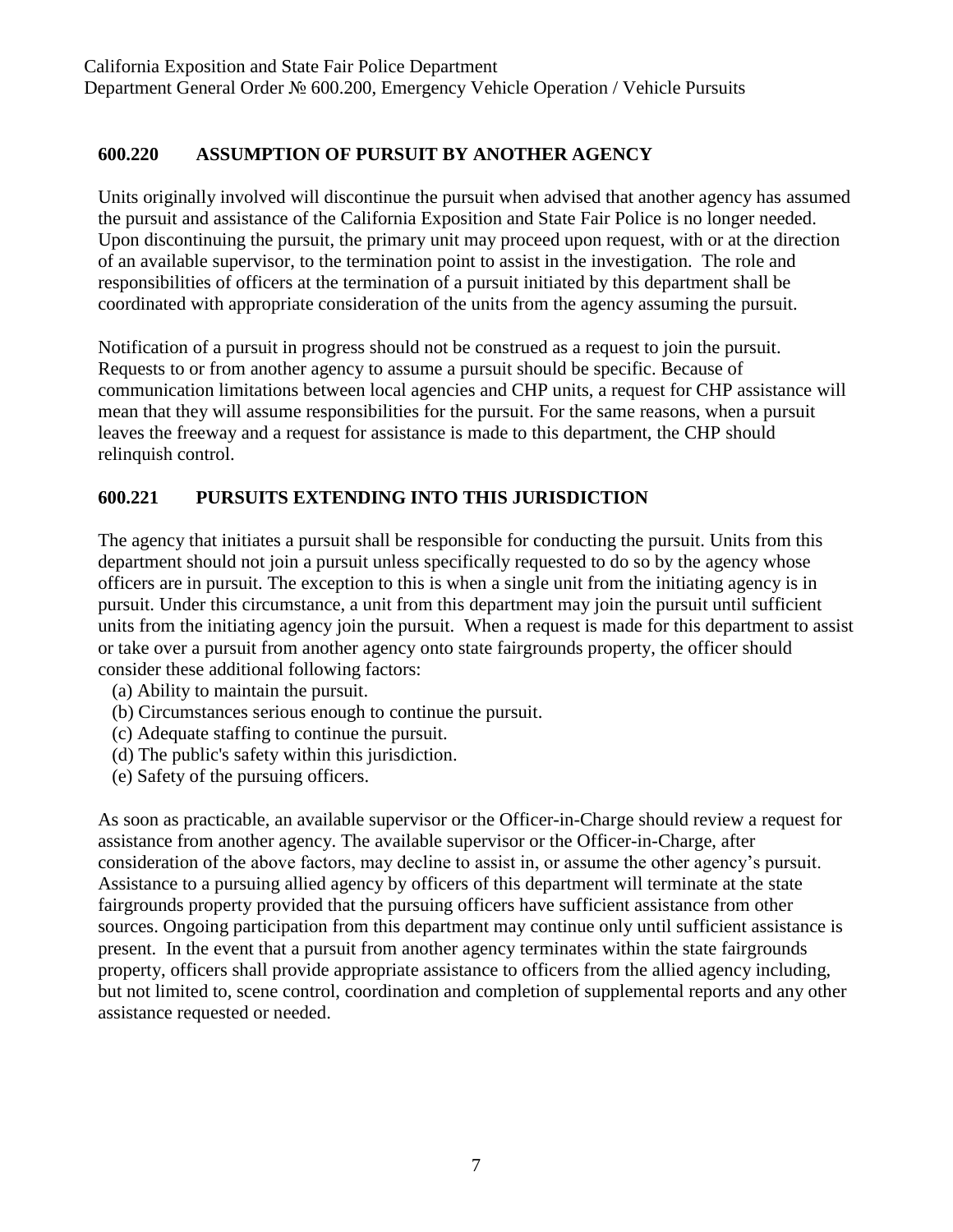## **600.222 PURSUIT INTERVENTION**

Pursuit intervention is an attempt to terminate the ability of a suspect to continue to flee in a motor vehicle through tactical application of technology, road spikes, blocking, boxing, or PIT (Pursuit Intervention Technique) procedures. In this context, blocking or boxing shall be construed to mean maneuvering the police unit into contact with the pursued vehicle to mechanically disable or forcibly position it such that further flight is not possible or practicable. This should be achieved when the pursued vehicle is nearing a full stop or already stationary.

## **600.223 WHEN USE IS AUTHORIZED**

Use of pursuit intervention tactics should be employed only after approval of a supervisor. In deciding whether to use intervention tactics, officers/supervisors should balance the risks of allowing the pursuit to continue with the potential hazards arising from the use of each tactic to the public, the officers and persons in or on the pursued vehicle. With these risks in mind, the decision to use any intervention tactic should be reasonable in light of the circumstances confronting the officer at the time of the decision. It is imperative that officers act within the bounds of legality, good judgment and accepted practices.

## **600.224 DEFINITIONS**

**Blocking or boxing** - A slow-speed coordinated maneuver where one or more patrol vehicles block the movement of a suspect vehicle. The goal of the containment is to prevent the pursuit from continuing by positioning emergency police vehicles directly against, or close to, the suspect vehicle in such a manner as to deny movement forward or backward.

**Pursuit Intervention Technique (PIT)** - A low-speed maneuver designed to cause the suspect vehicle to spin out and terminate the pursuit.

### **600.225 USE OF FIREARMS**

The use of firearms to disable a pursued vehicle is not generally an effective tactic and involves all the dangers associated with discharging firearms. Officers should not utilize firearms during an ongoing pursuit unless the conditions and circumstances dictate that such use reasonably appears necessary to protect life. Nothing in this section shall be construed to prohibit any officer from using a firearm to stop a suspect from using a vehicle as a deadly weapon.

### **600.226 INTERVENTION STANDARDS**

Any pursuit intervention tactic, depending upon the conditions and circumstances under which it is used, may present dangers to the officers, the public or anyone in or on the vehicle being pursued. Certain applications of intervention tactics may be construed to be a use of deadly force and subject to the requirements for such use. Officers shall consider these facts and requirements prior to deciding how, when, where and if an intervention tactic should be employed.

(a) Blocking or vehicle intercept should *only be considered in cases involving felony suspects* or impaired drivers who pose a threat to public safety when officers reasonably believe that attempting a conventional enforcement stop will likely result in the driver attempting to flee in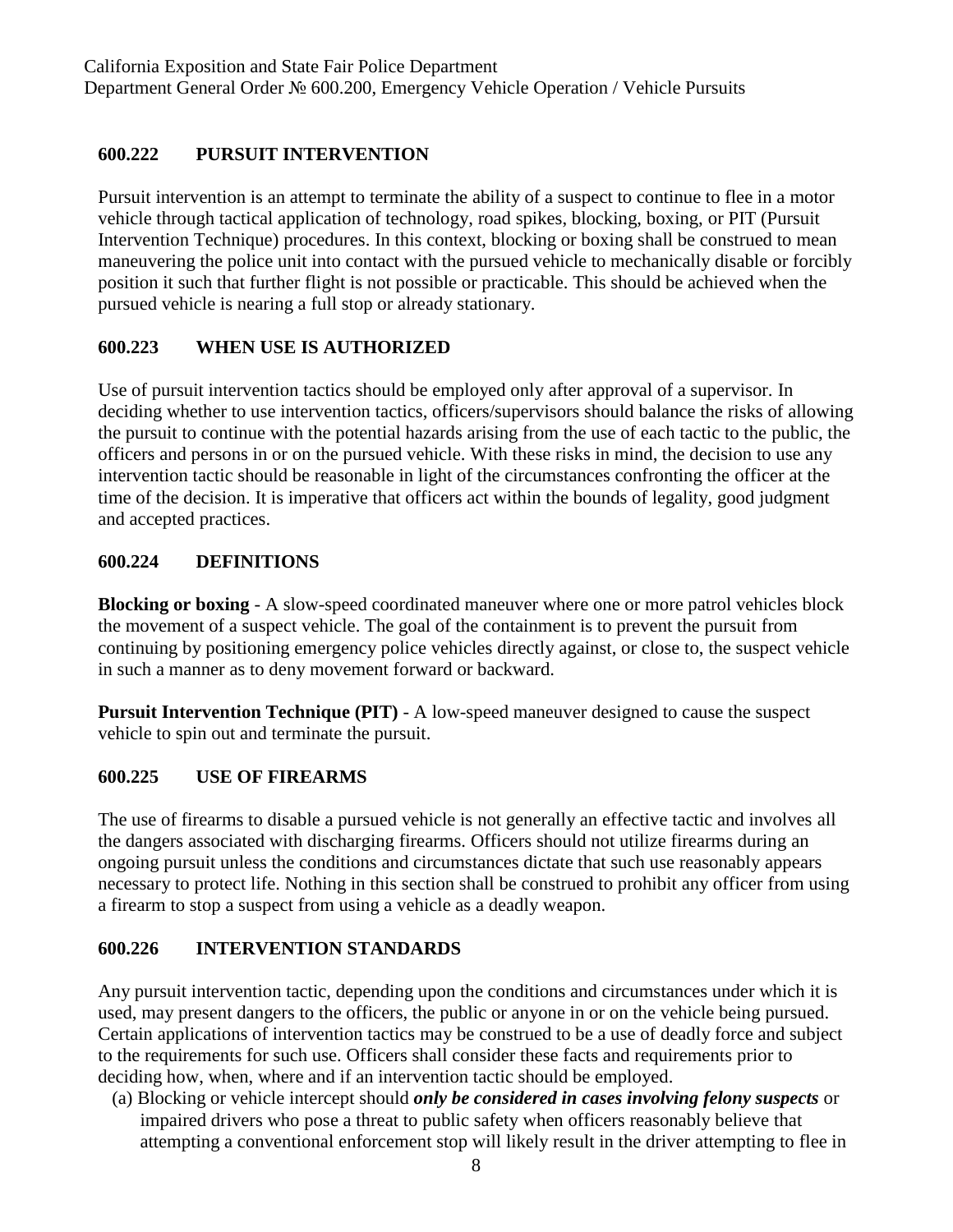the vehicle. Because of the potential risks involved, this technique *should only be employed by officers who have received training in such tactics* after giving consideration to the following: 1. The need to immediately stop the suspect vehicle or prevent it from leaving substantially outweighs the risks of injury or death to occupants of the suspect vehicle, officers, or other members of the public.

- 2. All other reasonable intervention techniques have failed or reasonably appear ineffective.
- 3. Employing the blocking maneuver does not unreasonably increase the risk to officer safety.
- 4. The target vehicle is stopped or traveling at a low speed.
- 5. At no time should civilian vehicles be used to deploy this technique.
- (b) *Only those officers trained in the use of the Pursuit Intervention Technique (PIT) will be authorized to use this procedure* and only then with approval of an available supervisor or Officer-in-Charge upon consideration of the circumstances and conditions presented at the time, including the potential for risk of injury to officers, the public and occupants of the pursued vehicle.
- (c) Ramming a fleeing vehicle should be done only after other reasonable tactical means at the officer's disposal have been exhausted. This tactic should be reserved for situations where there does not appear to be another reasonable alternative method. This policy is an administrative guide to direct officers in their decision-making process before ramming another vehicle. When ramming is used as a means to stop a fleeing vehicle, one or more of the following factors should be present:

1. The suspect is an actual or suspected felon who reasonably appears to represent a serious threat to the public if not apprehended.

2. The suspect is driving with willful or wanton disregard for the safety of other persons or is driving in a reckless and life-endangering manner.

3. If there does not reasonably appear to be a present or immediately foreseeable serious threat to the public, the use of ramming is not authorized.

- (d) As with all intervention techniques, pursuing officers should obtain supervisor approval before attempting to box a suspect vehicle during a pursuit. The use of such a technique must be carefully coordinated with all involved units, taking into consideration the circumstances and conditions presented at the time as well as the potential risk of injury to officers, the public and occupants of the pursued vehicle.
- (e) Because roadblocks involve a potential for serious injury or death to occupants of the pursued vehicle if the suspect does not stop, the intentional placement of roadblocks in the direct path of a pursued vehicle is generally discouraged and should not be deployed without prior approval of an available supervisor and only then under extraordinary conditions when all other reasonable intervention techniques have failed or reasonably appear ineffective and the need to immediately stop the pursued vehicle substantially outweighs the risks of injury or death to occupants of the pursued vehicle, officers or other members of the public.

### **600.227 CAPTURE OF SUSPECTS**

Proper self-discipline and sound professional judgment are the keys to a successful conclusion of a pursuit and apprehension of evading suspects. Officers shall use only that amount of force, which reasonably appears necessary under the circumstances, to properly perform their lawful duties. Unless relieved by a supervisor, the primary officer should coordinate efforts to apprehend the suspects following the pursuit. Officers should consider safety of the public and the involved officers when formulating plans to contain and capture the suspects.